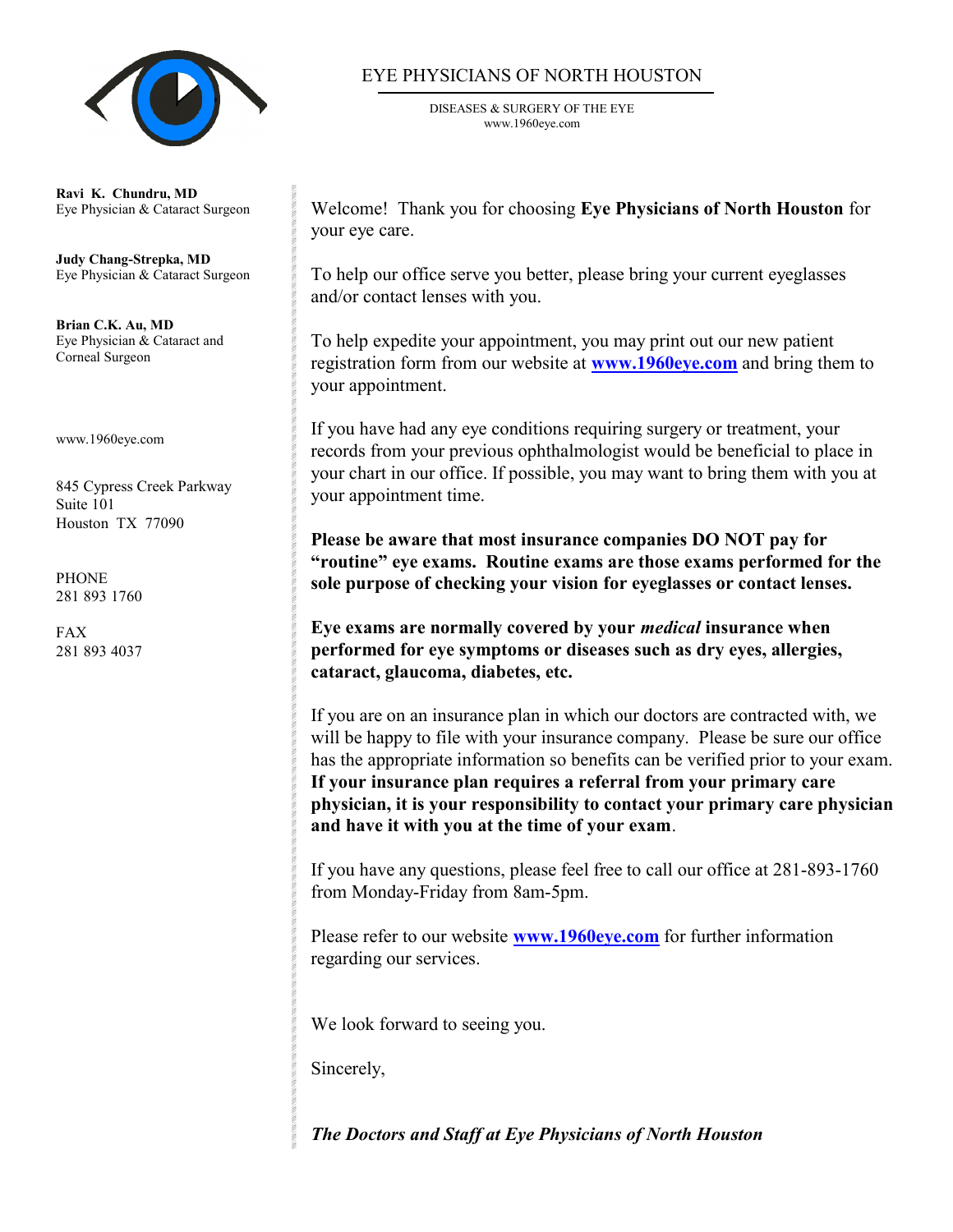#### Eye Physicians of North Houston, PA

845 Cypress Creek Parkway Suite 101, Houston, Texas 77090 Office: 281 893 1760 Fax: 281 893 4037

 $\mathcal{L}_\text{max}$  and  $\mathcal{L}_\text{max}$  and  $\mathcal{L}_\text{max}$ 

|                                                                                                                                                                                                                                | Family Eye History (Please check if anyone in your             |  |
|--------------------------------------------------------------------------------------------------------------------------------------------------------------------------------------------------------------------------------|----------------------------------------------------------------|--|
|                                                                                                                                                                                                                                | family has condition. If so, specify which family member.)     |  |
|                                                                                                                                                                                                                                | There are no eye problems in my family                         |  |
| Pharmacy Phone: (Call The Contract of The Contract of The Contract of The Contract of The Contract of The Contract of The Contract of The Contract of The Contract of The Contract of The Contract of The Contract of The Cont | Unknown (i.e. if you were adopted)                             |  |
|                                                                                                                                                                                                                                | Glaucoma: who?<br>$\Box$                                       |  |
| Past Medical History (Please check all that apply)                                                                                                                                                                             | Retinal Tear or Detachment: who?<br>$\Box$                     |  |
| $\Box$ I have no medical conditions                                                                                                                                                                                            |                                                                |  |
| $\Box$ Diabetes (Please circle: type 1 or type 2)                                                                                                                                                                              | Blindness: who?<br>$\Box$                                      |  |
| $\Box$ High blood pressure                                                                                                                                                                                                     |                                                                |  |
|                                                                                                                                                                                                                                | Medications (Oral or injectable) - Please list below:          |  |
| $\Box$ Congestive heart failure / coronary artery disease                                                                                                                                                                      |                                                                |  |
| $\Box$ Arrhythmia / irregular heart beat / AFIB                                                                                                                                                                                | $\Box$ I take no prescription medications                      |  |
|                                                                                                                                                                                                                                | $\Box$ Check here if you brought your own medication list      |  |
| □ Heart Attack / Stroke / TIA Date:                                                                                                                                                                                            |                                                                |  |
| □ High cholesterol                                                                                                                                                                                                             | Drug Name<br>Dose<br>Frequency                                 |  |
| □ Asthma/COPD/emphysema/ sleep apnea / home oxygen                                                                                                                                                                             |                                                                |  |
| $\Box$ Migraine                                                                                                                                                                                                                |                                                                |  |
| $\Box$ Lupus / Rheumatoid Arthritis                                                                                                                                                                                            |                                                                |  |
| $\Box$ HIV (If known, last CD4 = )                                                                                                                                                                                             |                                                                |  |
| $\Box$ Thyroid disease                                                                                                                                                                                                         |                                                                |  |
| $\Box$ Currently pregnant                                                                                                                                                                                                      |                                                                |  |
| $\Box$ On dialysis / end stage renal failure                                                                                                                                                                                   |                                                                |  |
| □ Organ transplant: <b>Date</b> : <b>Date</b> :                                                                                                                                                                                | $\Box$ No medication allergies<br><b>Allergies</b>             |  |
|                                                                                                                                                                                                                                |                                                                |  |
| <b>Past Eye History</b> (Please check all that apply)                                                                                                                                                                          |                                                                |  |
| $\Box$ I have no history of eye diseases or surgeries                                                                                                                                                                          | <b>Smoking History (Please check only one)</b>                 |  |
| $\Box$ Cataract or artificial lens implant eye(s)                                                                                                                                                                              |                                                                |  |
| $\Box$ Glaucoma or glaucoma suspect                                                                                                                                                                                            | Current smoker (Year started smoking:<br>$\Box$                |  |
| Macular Degeneration                                                                                                                                                                                                           | Past smoker (Year started: ; year stopped<br>□<br>Never smoked |  |
| $\Box$ Diabetic Retinopathy                                                                                                                                                                                                    | □                                                              |  |
| $\Box$ Retinal Tear or Detachment _______________ eye(s)                                                                                                                                                                       | I have read, verified, and updated this sheet                  |  |
| Previous LASIK / PRK / RK                                                                                                                                                                                                      | (Please sign only <u>once per visit</u> ):                     |  |
| $\Box$ Corneal disease: $\Box$                                                                                                                                                                                                 |                                                                |  |
| □ Lazy or Crossed Eyes / Amblyopia                                                                                                                                                                                             | Tech                                                           |  |
| $\Box$ History of Eye Trauma:                                                                                                                                                                                                  | Patient Signature<br>Date                                      |  |
| $\Box$ Current or past use of contact lenses                                                                                                                                                                                   | Tech                                                           |  |
|                                                                                                                                                                                                                                | Patient Signature<br>Date                                      |  |
| Past Surgical History (Please include ALL surgeries)                                                                                                                                                                           |                                                                |  |
|                                                                                                                                                                                                                                | Tech<br>Patient Signature<br>Date                              |  |
|                                                                                                                                                                                                                                |                                                                |  |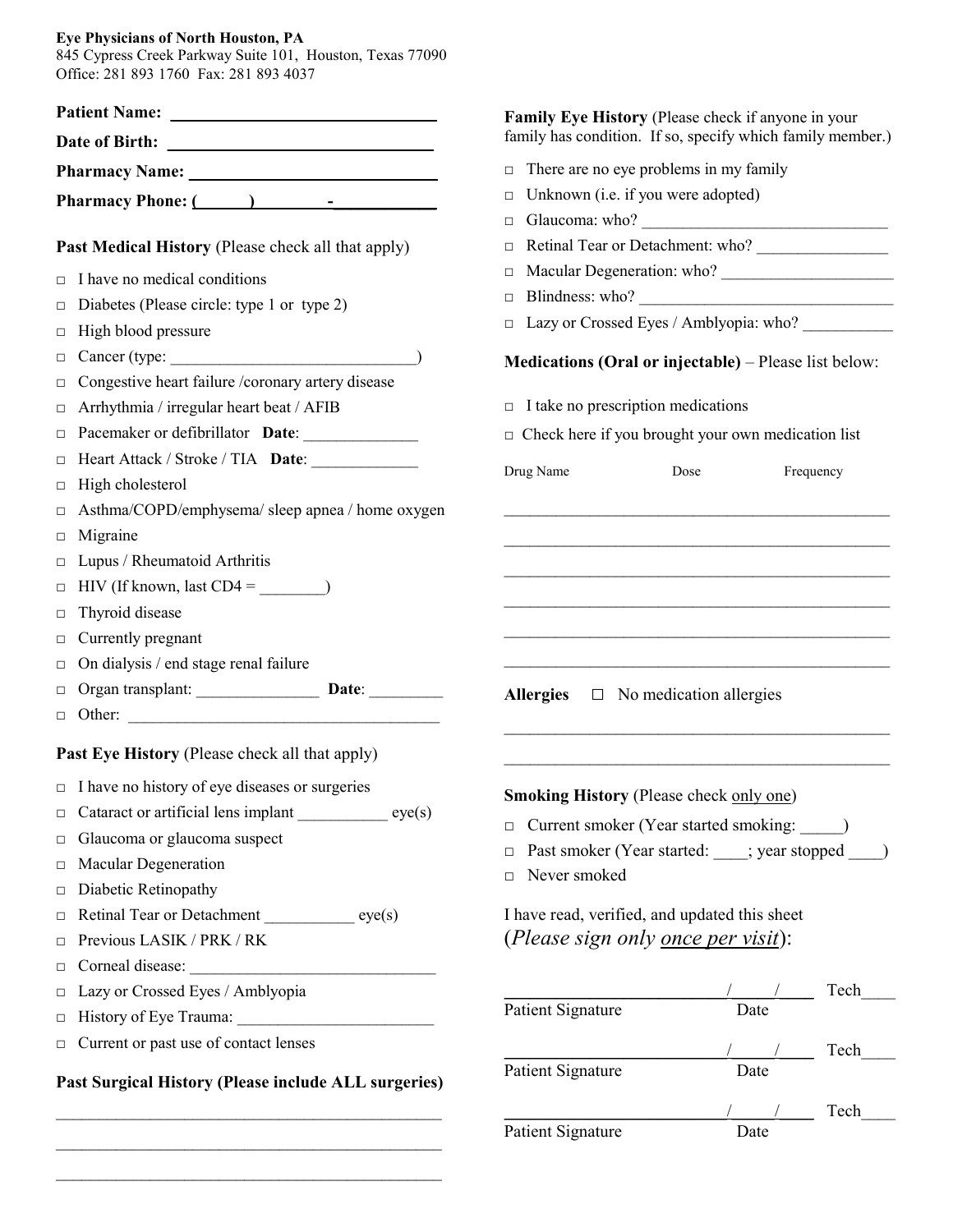| Date: <u>Neferred</u> by:                                                                                      |                                                                                                                      | Primary Physician<br>(first and last name please)                                                                                                                                                                             |
|----------------------------------------------------------------------------------------------------------------|----------------------------------------------------------------------------------------------------------------------|-------------------------------------------------------------------------------------------------------------------------------------------------------------------------------------------------------------------------------|
| Patient Name: (Last) (First)                                                                                   |                                                                                                                      | (Middle)                                                                                                                                                                                                                      |
| Gender: Age Birthdate                                                                                          |                                                                                                                      | Social Security#                                                                                                                                                                                                              |
|                                                                                                                |                                                                                                                      | Check appropriate box: $\Box$ Minor/Student $\Box$ Single $\Box$ Married $\Box$ Divorced $\Box$ Widowed                                                                                                                       |
|                                                                                                                |                                                                                                                      |                                                                                                                                                                                                                               |
|                                                                                                                |                                                                                                                      | Ethnicity/region of origin(i.e.American, African, Mexican, Korean):                                                                                                                                                           |
| Address:                                                                                                       |                                                                                                                      | City<br>Zip<br>State                                                                                                                                                                                                          |
|                                                                                                                |                                                                                                                      | What is your preferred contact method? $\Box$ Home $\Box$ Cell<br>$\Box$ Work                                                                                                                                                 |
| Home Phone# Cell Phone#                                                                                        |                                                                                                                      | Email                                                                                                                                                                                                                         |
|                                                                                                                |                                                                                                                      |                                                                                                                                                                                                                               |
| Business Address: 1988 and 1989 and 1989 and 1989 and 1989 and 1989 and 1989 and 1989 and 1989 and 1989 and 19 |                                                                                                                      |                                                                                                                                                                                                                               |
|                                                                                                                |                                                                                                                      | Spouse or Parent's Name Phone Phone                                                                                                                                                                                           |
|                                                                                                                |                                                                                                                      | IN CASE OF EMERGENCY (Friend or Relative Not Living In Same Household)                                                                                                                                                        |
|                                                                                                                |                                                                                                                      |                                                                                                                                                                                                                               |
|                                                                                                                |                                                                                                                      | PERSON RESPONSIBLE FOR ACCOUNT (If other than the patient named above)                                                                                                                                                        |
|                                                                                                                |                                                                                                                      | Phone and the state of the state of the state of the state of the state of the state of the state of the state of the state of the state of the state of the state of the state of the state of the state of the state of the |
| <b>INSURANCE INFORMATION*</b><br><b>PRIMARY</b>                                                                |                                                                                                                      | SECONDARY (SUPPLEMENTAL)                                                                                                                                                                                                      |
| Insurance Phone#                                                                                               |                                                                                                                      | Insurance Phone#                                                                                                                                                                                                              |
| Group #                                                                                                        |                                                                                                                      | Group #                                                                                                                                                                                                                       |
| ID / Medicare $\#$                                                                                             |                                                                                                                      | ID / Medicare $\#$                                                                                                                                                                                                            |
| Insured's Name                                                                                                 |                                                                                                                      | Insured's Name                                                                                                                                                                                                                |
|                                                                                                                |                                                                                                                      | Insured's Birthdate                                                                                                                                                                                                           |
|                                                                                                                |                                                                                                                      | Insured's Social Security #                                                                                                                                                                                                   |
| Employer                                                                                                       | <u> 1990 - Johann John Stone, mars eta bainar eta erroman eta erroman erroman erroman erroman erroman erroman er</u> | Employer<br><u> 1989 - Johann Stoff, fransk politik (d. 1989)</u>                                                                                                                                                             |

Patient Registration Form for Eye Physicians of North Houston, PA

\*I authorize payment to be made to Eye Physicians of North Houston, PA. I authorize this office to release any of the patient's medical information or other necessary information about me to my insurance carrier and/or other associated agents to determine the eligibility and benefits allowed for the patient's eye exam and related services.

Signed:

(Patient name or authorized account holder)

Medicare #(If Applicable)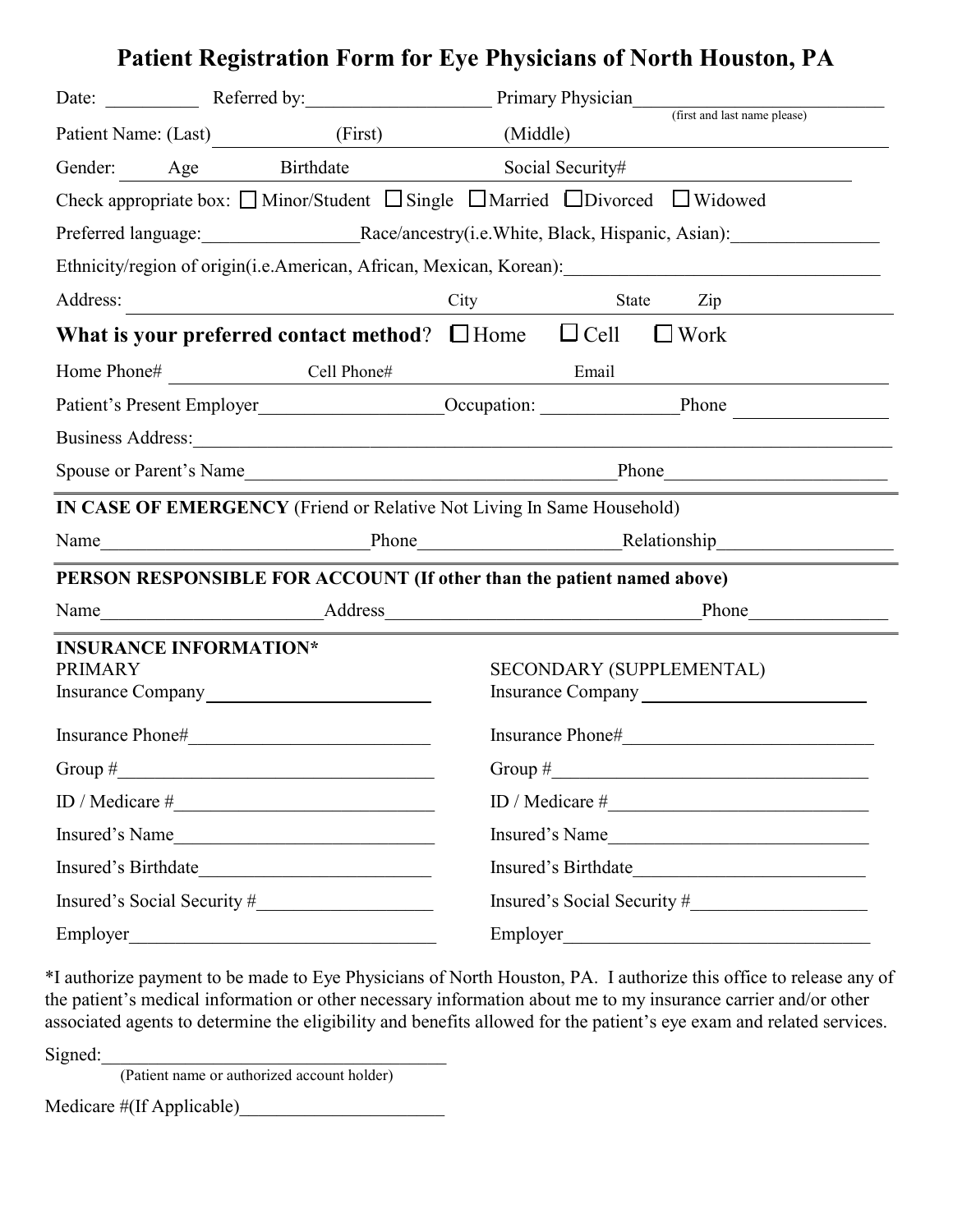#### AUTHORIZATION TO RECEIVE/RELEASE HEALTH INFORMATION

| you to review and answer the following questions listed below.                                                              | According to the HIPAA Compliance Privacy Laws of the Federal Government, it is mandatory that we ask       |  |  |  |
|-----------------------------------------------------------------------------------------------------------------------------|-------------------------------------------------------------------------------------------------------------|--|--|--|
|                                                                                                                             |                                                                                                             |  |  |  |
| May we leave messages/detailed medical information on voicemail at either of these phone numbers?                           |                                                                                                             |  |  |  |
|                                                                                                                             | $\Box$ Yes $\Box$ No Home Phone: $\Box$ $\Box$ Yes $\Box$ No Cell Phone:                                    |  |  |  |
| May we contact you at your place of employment? $\Box$ Yes $\Box$ No<br>If so, may we leave a message? $\Box$ Yes $\Box$ No |                                                                                                             |  |  |  |
|                                                                                                                             |                                                                                                             |  |  |  |
| regarding your personal health information (general information, surgical and billing)?                                     | Do you have any particular person or family member(s) that you authorize to receive and discuss information |  |  |  |
| $\Box$ Yes $\Box$ No If yes, please provide:                                                                                |                                                                                                             |  |  |  |
|                                                                                                                             |                                                                                                             |  |  |  |
| Phone Number:                                                                                                               | Alternate Number:                                                                                           |  |  |  |
|                                                                                                                             |                                                                                                             |  |  |  |
| Phone Number:                                                                                                               | Alternate Number:                                                                                           |  |  |  |
|                                                                                                                             |                                                                                                             |  |  |  |
| Phone Number:                                                                                                               | Alternate Number:                                                                                           |  |  |  |

I hereby authorize Eye Physicians of North Houston, P.A. to obtain or release any and all pertinent information regarding my medical care, as needed, to assist in my ongoing treatment to or from other health care providers, laboratories, radiology facilities or other institutions. This authorization remains in effect until revoked.

I have reviewed the aforementioned information and provide my consent regarding any and all the issues as stated above.

I have reviewed Eye Physicians of North Houston, P.A's Notice of HIPAA Privacy Policy. A copy of this policy will be provided to me upon request.

Patient Signature: \_\_\_\_\_\_\_\_\_\_\_\_\_\_\_\_\_\_\_\_\_\_\_\_\_\_\_\_\_\_\_\_\_\_\_\_\_ Date: \_\_\_\_\_\_\_\_\_\_\_\_\_\_\_\_\_\_\_\_\_\_\_\_\_\_\_

| WITNESSED BY: |  |
|---------------|--|
|               |  |